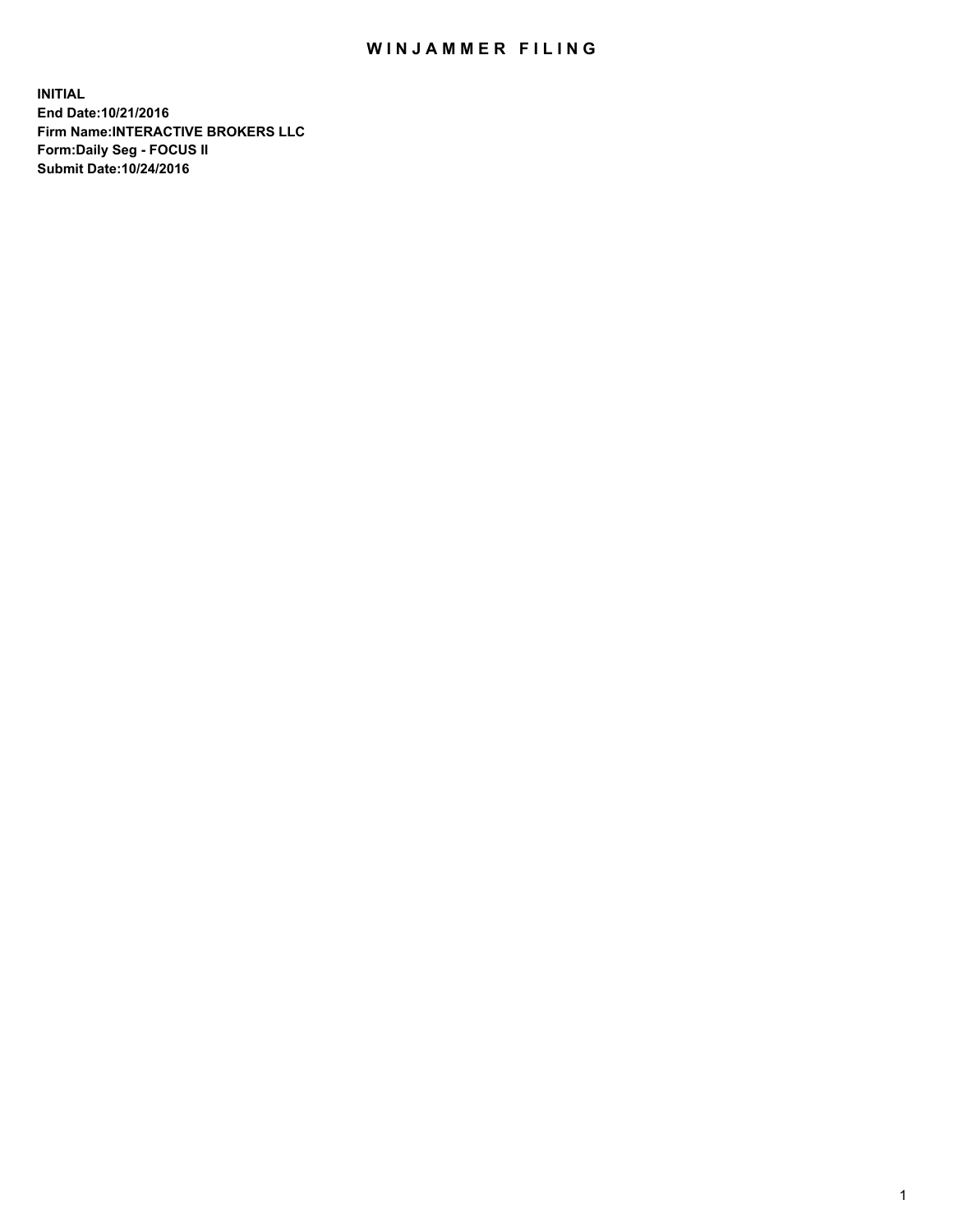## **INITIAL End Date:10/21/2016 Firm Name:INTERACTIVE BROKERS LLC Form:Daily Seg - FOCUS II Submit Date:10/24/2016 Daily Segregation - Cover Page**

| Name of Company<br><b>Contact Name</b><br><b>Contact Phone Number</b><br><b>Contact Email Address</b>                                                                                                                                                                                                                          | <b>INTERACTIVE BROKERS LLC</b><br>James Menicucci<br>203-618-8085<br>jmenicucci@interactivebrokers.c<br>om |
|--------------------------------------------------------------------------------------------------------------------------------------------------------------------------------------------------------------------------------------------------------------------------------------------------------------------------------|------------------------------------------------------------------------------------------------------------|
| FCM's Customer Segregated Funds Residual Interest Target (choose one):<br>a. Minimum dollar amount: ; or<br>b. Minimum percentage of customer segregated funds required:%; or<br>c. Dollar amount range between: and; or<br>d. Percentage range of customer segregated funds required between:% and%.                          | $\overline{\mathbf{0}}$<br>0<br>155,000,000 245,000,000<br>0 <sub>0</sub>                                  |
| FCM's Customer Secured Amount Funds Residual Interest Target (choose one):<br>a. Minimum dollar amount: ; or<br>b. Minimum percentage of customer secured funds required:%; or<br>c. Dollar amount range between: and; or<br>d. Percentage range of customer secured funds required between:% and%.                            | $\overline{\mathbf{0}}$<br>$\overline{\mathbf{0}}$<br>80,000,000 120,000,000<br>00                         |
| FCM's Cleared Swaps Customer Collateral Residual Interest Target (choose one):<br>a. Minimum dollar amount: ; or<br>b. Minimum percentage of cleared swaps customer collateral required:% ; or<br>c. Dollar amount range between: and; or<br>d. Percentage range of cleared swaps customer collateral required between:% and%. | $\overline{\mathbf{0}}$<br>$\overline{\mathbf{0}}$<br>0 <sub>0</sub><br><u>00</u>                          |

Attach supporting documents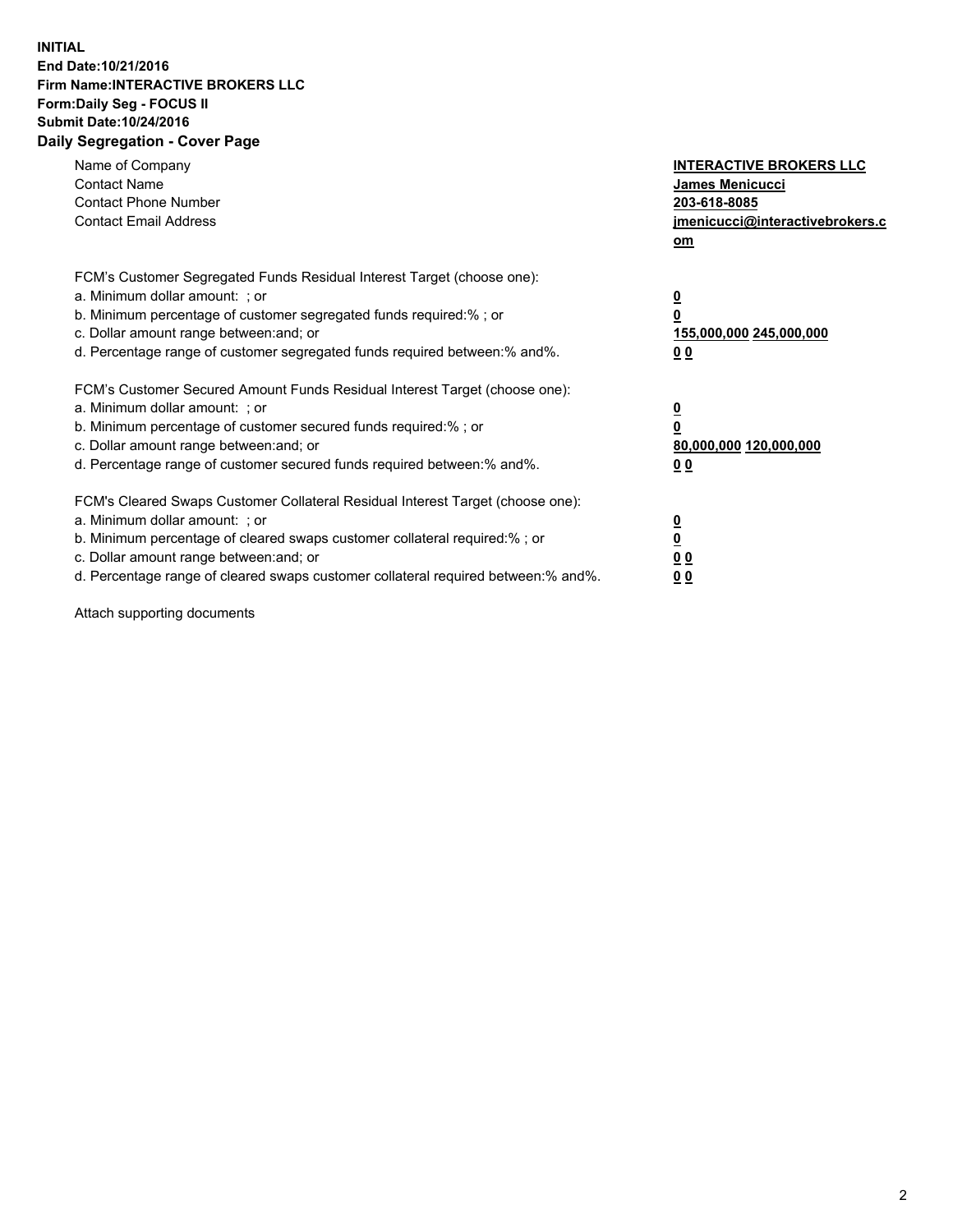## **INITIAL End Date:10/21/2016 Firm Name:INTERACTIVE BROKERS LLC Form:Daily Seg - FOCUS II Submit Date:10/24/2016 Daily Segregation - Secured Amounts**

|     | Dany Ocgregation - Oceanea Amounts                                                                         |                                  |
|-----|------------------------------------------------------------------------------------------------------------|----------------------------------|
|     | Foreign Futures and Foreign Options Secured Amounts                                                        |                                  |
|     | Amount required to be set aside pursuant to law, rule or regulation of a foreign                           | $0$ [7305]                       |
|     | government or a rule of a self-regulatory organization authorized thereunder                               |                                  |
| 1.  | Net ledger balance - Foreign Futures and Foreign Option Trading - All Customers                            |                                  |
|     | A. Cash                                                                                                    | 356,204,810 [7315]               |
|     | B. Securities (at market)                                                                                  | 0 [7317]                         |
| 2.  | Net unrealized profit (loss) in open futures contracts traded on a foreign board of trade                  | 6,589,807 [7325]                 |
| 3.  | Exchange traded options                                                                                    |                                  |
|     | a. Market value of open option contracts purchased on a foreign board of trade                             | 230, 145 [7335]                  |
|     | b. Market value of open contracts granted (sold) on a foreign board of trade                               | -35,992 [7337]                   |
| 4.  | Net equity (deficit) (add lines 1.2. and 3.)                                                               | 362,988,770 [7345]               |
| 5.  | Account liquidating to a deficit and account with a debit balances - gross amount                          | <b>55,218</b> [7351]             |
|     | Less: amount offset by customer owned securities                                                           | 0 [7352] 55,218 [7354]           |
| 6.  | Amount required to be set aside as the secured amount - Net Liquidating Equity                             | 363,043,988 [7355]               |
|     | Method (add lines 4 and 5)                                                                                 |                                  |
| 7.  | Greater of amount required to be set aside pursuant to foreign jurisdiction (above) or line                | 363,043,988 [7360]               |
|     | 6.                                                                                                         |                                  |
|     | FUNDS DEPOSITED IN SEPARATE REGULATION 30.7 ACCOUNTS                                                       |                                  |
| 1.  | Cash in banks                                                                                              |                                  |
|     | A. Banks located in the United States                                                                      | 821,875 [7500]                   |
|     | B. Other banks qualified under Regulation 30.7                                                             | 0 [7520] 821,875 [7530]          |
| 2.  | Securities                                                                                                 |                                  |
|     | A. In safekeeping with banks located in the United States                                                  | 417,224,300 [7540]               |
|     | B. In safekeeping with other banks qualified under Regulation 30.7                                         | 0 [7560] 417,224,300 [7570]      |
| 3.  | Equities with registered futures commission merchants                                                      |                                  |
|     | A. Cash                                                                                                    | $0$ [7580]                       |
|     | <b>B.</b> Securities                                                                                       | $0$ [7590]                       |
|     | C. Unrealized gain (loss) on open futures contracts                                                        | $0$ [7600]                       |
|     | D. Value of long option contracts                                                                          | $0$ [7610]                       |
|     | E. Value of short option contracts                                                                         | 0 [7615] 0 [7620]                |
| 4.  | Amounts held by clearing organizations of foreign boards of trade                                          |                                  |
|     | A. Cash                                                                                                    | $0$ [7640]                       |
|     | <b>B.</b> Securities                                                                                       | $0$ [7650]                       |
|     | C. Amount due to (from) clearing organization - daily variation                                            | $0$ [7660]                       |
|     | D. Value of long option contracts                                                                          | $0$ [7670]                       |
|     | E. Value of short option contracts                                                                         | 0 [7675] 0 [7680]                |
| 5.  | Amounts held by members of foreign boards of trade                                                         |                                  |
|     | A. Cash                                                                                                    | 60,150,359 [7700]                |
|     | <b>B.</b> Securities                                                                                       | $0$ [7710]                       |
|     | C. Unrealized gain (loss) on open futures contracts                                                        | 6,483,895 [7720]                 |
|     | D. Value of long option contracts                                                                          | 230,139 [7730]                   |
|     | E. Value of short option contracts                                                                         | -35,992 [7735] 66,828,401 [7740] |
| 6.  | Amounts with other depositories designated by a foreign board of trade                                     | 0 [7760]                         |
| 7.  | Segregated funds on hand                                                                                   | $0$ [7765]                       |
| 8.  | Total funds in separate section 30.7 accounts                                                              | 484,874,576 [7770]               |
| 9.  | Excess (deficiency) Set Aside for Secured Amount (subtract line 7 Secured Statement<br>Page 1 from Line 8) | 121,830,588 [7380]               |
| 10. | Management Target Amount for Excess funds in separate section 30.7 accounts                                | 80,000,000 [7780]                |
| 11. | Excess (deficiency) funds in separate 30.7 accounts over (under) Management Target                         | 41,830,588 [7785]                |
|     |                                                                                                            |                                  |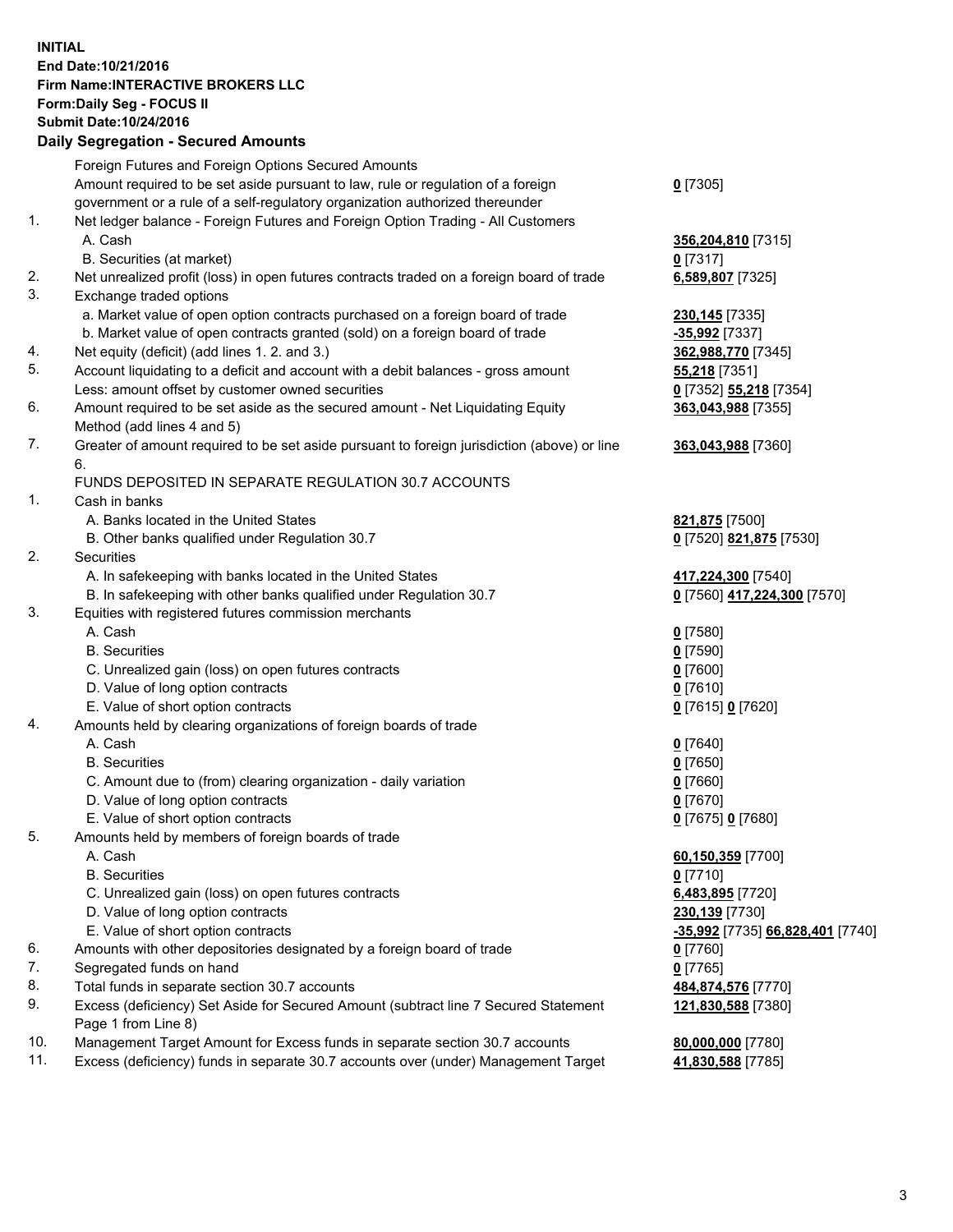**INITIAL End Date:10/21/2016 Firm Name:INTERACTIVE BROKERS LLC Form:Daily Seg - FOCUS II Submit Date:10/24/2016 Daily Segregation - Segregation Statement** SEGREGATION REQUIREMENTS(Section 4d(2) of the CEAct) 1. Net ledger balance A. Cash **3,054,638,321** [7010] B. Securities (at market) **0** [7020] 2. Net unrealized profit (loss) in open futures contracts traded on a contract market **17,860,178** [7030] 3. Exchange traded options A. Add market value of open option contracts purchased on a contract market **122,063,115** [7032] B. Deduct market value of open option contracts granted (sold) on a contract market **-176,110,584** [7033] 4. Net equity (deficit) (add lines 1, 2 and 3) **3,018,451,030** [7040] 5. Accounts liquidating to a deficit and accounts with debit balances - gross amount **99,995** [7045] Less: amount offset by customer securities **0** [7047] **99,995** [7050] 6. Amount required to be segregated (add lines 4 and 5) **3,018,551,025** [7060] FUNDS IN SEGREGATED ACCOUNTS 7. Deposited in segregated funds bank accounts A. Cash **99,666,634** [7070] B. Securities representing investments of customers' funds (at market) **1,964,562,957** [7080] C. Securities held for particular customers or option customers in lieu of cash (at market) **0** [7090] 8. Margins on deposit with derivatives clearing organizations of contract markets A. Cash **35,535,032** [7100] B. Securities representing investments of customers' funds (at market) **1,200,921,712** [7110] C. Securities held for particular customers or option customers in lieu of cash (at market) **0** [7120] 9. Net settlement from (to) derivatives clearing organizations of contract markets **-4,963,436** [7130] 10. Exchange traded options A. Value of open long option contracts **122,069,809** [7132] B. Value of open short option contracts **-176,086,823** [7133] 11. Net equities with other FCMs A. Net liquidating equity **0** [7140] B. Securities representing investments of customers' funds (at market) **0** [7160] C. Securities held for particular customers or option customers in lieu of cash (at market) **0** [7170] 12. Segregated funds on hand **0** [7150] 13. Total amount in segregation (add lines 7 through 12) **3,241,705,885** [7180] 14. Excess (deficiency) funds in segregation (subtract line 6 from line 13) **223,154,860** [7190] 15. Management Target Amount for Excess funds in segregation **155,000,000** [7194]

16. Excess (deficiency) funds in segregation over (under) Management Target Amount Excess

**68,154,860** [7198]